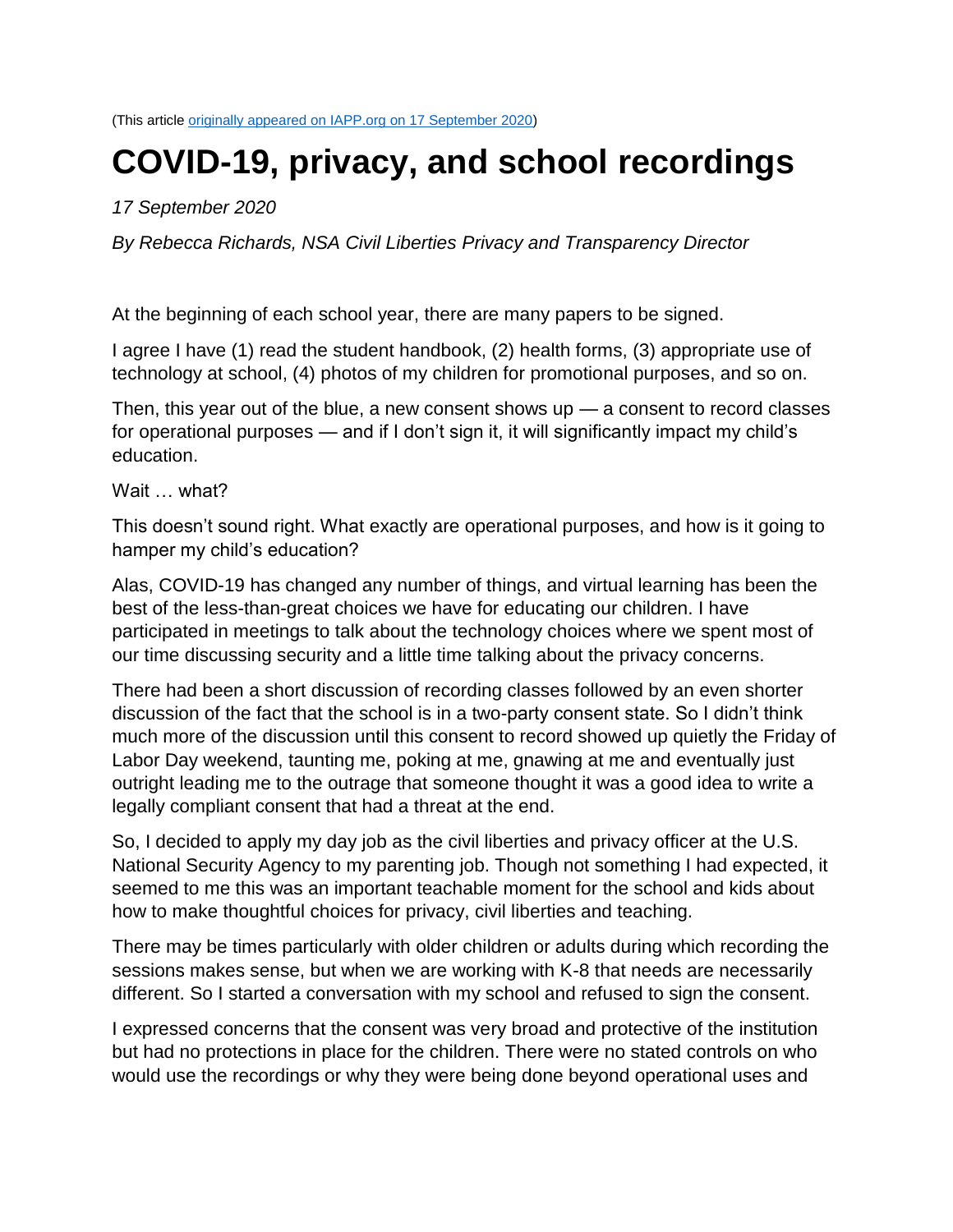instances when a child was having a one-on-one conversation with a teacher and no parent was available.

Classes were not recorded when they were in person, so why should they be now? Just because you can, does not mean you should. If there was a benefit to this, why did not we do it earlier during in-person classes?

What are the benefits of recording a class? Are they available for students and parents at a later date, if the material wasn't understood, more review was needed or a child was out of class? Perhaps they are available for administration to review to improve teaching and/or provide feedback on the teaching or accountability for one-on-one meetings between the child and the teacher.

What are the risks of recording a class? Children may be less willing to participate, children become acclimated to always being recorded (or surveilled), a misstep in class is now caught on camera and available for all to see rather than it being a one-time misstep. Without proper access controls, those not normally in the class could access the sessions and take teaching and interactions out of context. These are "windows" into families' private lives, into our homes, and potentially capturing others collaterally having nothing to do with the school. If it was just the teacher and audio of the students, that would be less intrusive but still concerning.

And alas, I always have to ask, "Is it muted?" Which is concerning, given I'm asking an 11-year-old if it is OK to talk in my own house. What precedent are we setting for our children for acceptable behavior?

While cellphones, cameras and recordings seem to be pervasive, they are not the full solution to concerns with what is happening in a school, class or society. They are one piece of the puzzle, and we need to treat them as such.

I appreciate that perhaps there wasn't time to think through how these videos will be used, but it is incumbent upon the school to have this all thought through before starting the recordings. So I decided to provide them input on how they could use this policy as an opportunity to build trust through civil liberties and privacy protections and be more transparent.

Here are some of the examples of improved civil liberties and privacy protections I offered, which you may find helpful if you are finding that your kids' classes are being recorded:

- Videos are available for a shorter time (say one week) so that children in the class can review them in case they missed the class.
- Only families who have children in the class can view the videos rather than the entire school.